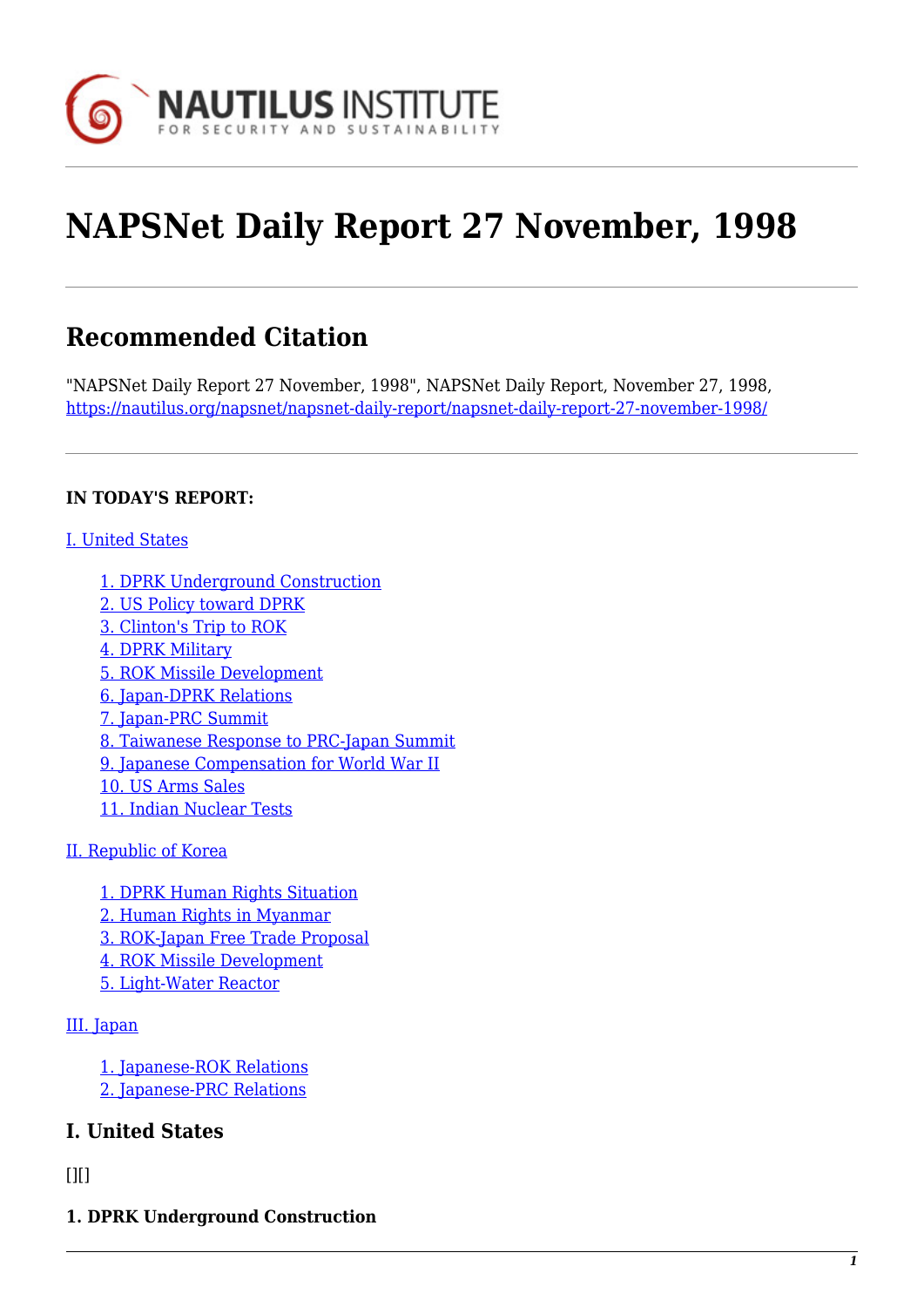The Associated Press ("REPORT: U.S. MAY AID NORTH KOREA," Seoul, 11/27/98) reported that the ROK's Kukmin Daily on Friday cited an unidentified diplomatic source as saying that the US may provide the DPRK with economic aid through the UN Development Program if the DPRK allows inspection of a suspect underground construction site. The paper said that former US Defense Secretary William Perry discussed such an approach with other US government experts earlier this week. It added that the US would broach that idea with the DPRK when both sides meet in New York and Washington in early December to discuss the underground construction site. ROK Foreign Ministry officials were unable to confirm or deny the report. The source was quoted as saying, "The idea is emerging as a persuasive option. The aid will be nothing like the direct financial compensation that North Korea demands."

US State Department Spokesman James P. Rubin ("DPRK TALKS ON SUSPECT UNDERGROUND CONSTRUCTION RESUME," Washington, USIA Text, 11/25/98) announced that US-DPRK talks on the DPRK's suspect underground construction will resume in New York December 4 and 5. He added, "After a break on December 6, the two sides will continue in Washington, DC December 7 and 8. The US delegation will be led by US Special Envoy for the Korean Peace Talks, Ambassador Charles Kartman. The DPRK delegation will be headed by Vice Foreign Minister Kim Gye-gwan."

<span id="page-1-0"></span> $[$ [ $]$  $[$  $]$  $[$  $]$  $[$  $]$  $[$  $]$  $[$  $]$  $[$  $]$  $[$  $]$  $[$  $]$  $[$  $]$  $[$  $]$  $[$  $]$  $[$  $]$  $[$  $]$  $[$  $]$  $[$  $]$  $[$  $]$  $[$  $]$  $[$  $]$  $[$  $]$  $[$  $]$  $[$  $]$  $[$  $]$  $[$  $]$  $[$  $]$  $[$  $]$  $[$  $]$  $[$  $]$  $[$  $]$  $[$  $]$  $[$  $]$  $[$  $]$  $[$  $]$  $[$  $]$  $[$  $]$  $[$  $]$  $[$ 

# **2. US Policy toward DPRK**

Reuters ("U.S.-NORTH KOREAN TALKS TO RESUME DECEMBER 4," Washington, 11/25/98) reported that an anonymous senior US said that former Defense Secretary William Perry would visit the ROK, the PRC, and Japan during the week starting December 7 as part of his comprehensive review of DPRK policy. The official said Perry's aim was to complete the review by February or March, although there was no firm deadline.

<span id="page-1-1"></span> $[$ [ $]$  $[$  $]$  $[$  $]$  $[$  $]$  $[$  $]$  $[$  $]$  $[$  $]$  $[$  $]$  $[$  $]$  $[$  $]$  $[$  $]$  $[$  $]$  $[$  $]$  $[$  $]$  $[$  $]$  $[$  $]$  $[$  $]$  $[$  $]$  $[$  $]$  $[$  $]$  $[$  $]$  $[$  $]$  $[$  $]$  $[$  $]$  $[$  $]$  $[$  $]$  $[$  $]$  $[$  $]$  $[$  $]$  $[$  $]$  $[$  $]$  $[$  $]$  $[$  $]$  $[$  $]$  $[$  $]$  $[$  $]$  $[$ 

# **3. Clinton's Trip to ROK**

Reuters ("PYONGYANG SLAMS CLINTON TRIP TO SOUTH KOREA," Tokyo, 11/27/98) reported that an editorial newspaper carried by the DPRK's Korean Central News Agency on Thursday criticized US President Bill Clinton's recent trip to the ROK as an anti-DPRK move. The report said, "During the recent trip the South Korean authorities showed a hearty response to the 'tough policy against the North' on the lips of Clinton, their master." It added that Clinton and the ROK had "incited war fever" over the issue of US charges of a suspected DPRK underground nuclear facility. It warned, "The danger of war is increasing in the Korean peninsula and there is the same tense situation as before the adoption of the framework agreement. The provokers will be held responsible wholly for all the ensuing consequences."

<span id="page-1-2"></span> $[$ [ $]$  $[$  $]$  $[$  $]$  $[$  $]$  $[$  $]$  $[$  $]$  $[$  $]$  $[$  $]$  $[$  $]$  $[$  $]$  $[$  $]$  $[$  $]$  $[$  $]$  $[$  $]$  $[$  $]$  $[$  $]$  $[$  $]$  $[$  $]$  $[$  $]$  $[$  $]$  $[$  $]$  $[$  $]$  $[$  $]$  $[$  $]$  $[$  $]$  $[$  $]$  $[$  $]$  $[$  $]$  $[$  $]$  $[$  $]$  $[$  $]$  $[$  $]$  $[$  $]$  $[$  $]$  $[$  $]$  $[$  $]$  $[$ 

# **4. DPRK Military**

The Los Angeles Times (Paul Richter, "N. KOREA CRISIS SEEN AS WEAKENING ITS MILITARY," Washington, 11/26/98) reported that an unnamed senior US defense official said that the DPRK's military strength is disintegrating due to the country's prolonged economic crisis. He said that due to shortages of food and fuel, the DPRK's ability to field and reinforce a mobile force of tanks and troops "has been largely undermined." As a result, "any strategy they might have had to seize territory has been put in substantial jeopardy." He added, however, that the DPRK could still inflict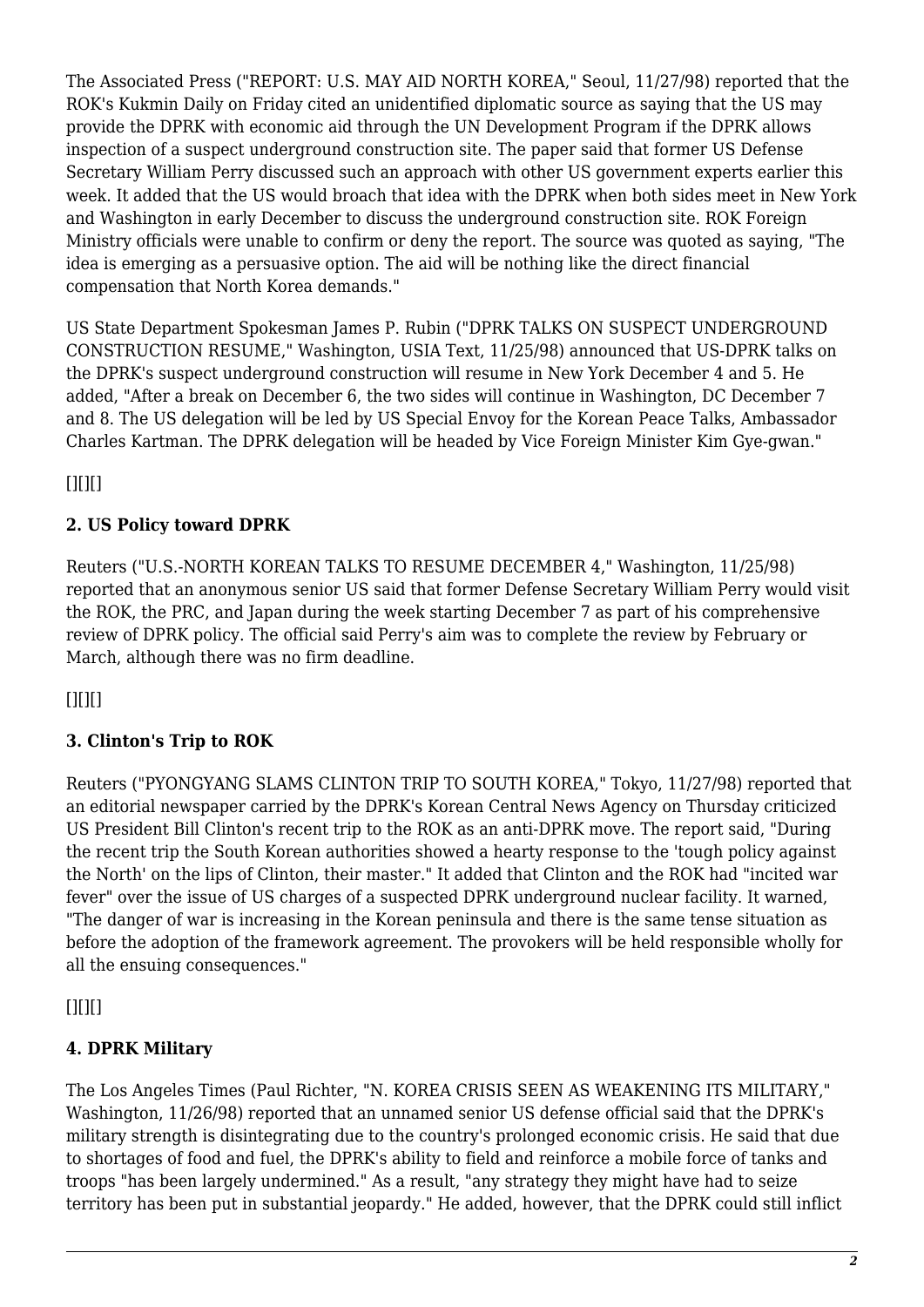"devastating and unacceptable damage" to the ROK through artillery and missile bombardments. US officials said that the DPRK military has cut back on training exercises, including reducing air force training sorties near the Demilitarized Zone by as much as 75 percent because of the lack of imported fuel. The military also reportedly wants to avoid unnecessary wear on equipment due to the lack of spare parts. US military officers also pointed to reports that the military is suffering low morale due to lack of food. US officials appear to have come to the conclusion that the DPRK could not effectively break out of the border area if a war broke out, nor resupply its front line forces afterward. In addition, they believe that the US and ROK militaries have improved their ability to counter any attempted invasion. Nicholas Eberstadt, an analyst at the American Enterprise Institute in Washington, said that the DPRK's declining ability to invade might become a political problem internally in the DPRK if the population realizes that the promise of eventual Korean reunification under the DPRK system is now only a faint possibility.

<span id="page-2-0"></span> $[$ [ $]$  $[$  $]$  $[$  $]$  $[$  $]$  $[$  $]$  $[$  $]$  $[$  $]$  $[$  $]$  $[$  $]$  $[$  $]$  $[$  $]$  $[$  $]$  $[$  $]$  $[$  $]$  $[$  $]$  $[$  $]$  $[$  $]$  $[$  $]$  $[$  $]$  $[$  $]$  $[$  $]$  $[$  $]$  $[$  $]$  $[$  $]$  $[$  $]$  $[$  $]$  $[$  $]$  $[$  $]$  $[$  $]$  $[$  $]$  $[$  $]$  $[$  $]$  $[$  $]$  $[$  $]$  $[$  $]$  $[$  $]$  $[$ 

# **5. ROK Missile Development**

The Associated Press ("S.KOREA DEVELOPS ANTI-SHIP MISSILE," Seoul, 11/27/98) reported that the ROK Defense Ministry said Friday that it will develop an anti-ship missile system by 2003. It said that the new guided missile, to be developed at a cost of US\$78 million, will have a range of at least 62 miles. It added that the ROK has also started research on developing a portable shoulder-fired anti-aircraft missile system with a range of 2 to 3 miles. The missile plans were included in an announcement Friday in which the government budgeted US\$29 million in new weapons and military research.

<span id="page-2-1"></span> $[$ [ $]$  $[$  $]$  $[$  $]$  $[$  $]$  $[$  $]$  $[$  $]$  $[$  $]$  $[$  $]$  $[$  $]$  $[$  $]$  $[$  $]$  $[$  $]$  $[$  $]$  $[$  $]$  $[$  $]$  $[$  $]$  $[$  $]$  $[$  $]$  $[$  $]$  $[$  $]$  $[$  $]$  $[$  $]$  $[$  $]$  $[$  $]$  $[$  $]$  $[$  $]$  $[$  $]$  $[$  $]$  $[$  $]$  $[$  $]$  $[$  $]$  $[$  $]$  $[$  $]$  $[$  $]$  $[$  $]$  $[$  $]$  $[$ 

# **6. Japan-DPRK Relations**

Reuters ("JAPAN PM OBUCHI EMPHASISES NORTH KOREA IN SPEECH," Tokyo, 11/27/98) reported that Japanese Prime Minister Keizo Obuchi in a speech on Friday emphasized his concern about the DPRK. Obuchi stated, "The missile test by North Korea created considerable concern, and the suspicion over secret nuclear facilities only increases this concern." Obuchi said Japan will cooperate with the US and the ROK to promote stability in the region and said he would also strive to create a constructive dialogue between Japan and the DPRK. Regarding Japan's plan to launch four spy satellites by 2001, he stated, "In order to do this, it is necessary that we work to collect the appropriate information and establish measures to collect, analyze and disseminate information which has a bearing on regional security and crisis management."

<span id="page-2-2"></span> $[$ [ $]$  $[$  $]$  $[$  $]$  $[$  $]$  $[$  $]$  $[$  $]$  $[$  $]$  $[$  $]$  $[$  $]$  $[$  $]$  $[$  $]$  $[$  $]$  $[$  $]$  $[$  $]$  $[$  $]$  $[$  $]$  $[$  $]$  $[$  $]$  $[$  $]$  $[$  $]$  $[$  $]$  $[$  $]$  $[$  $]$  $[$  $]$  $[$  $]$  $[$  $]$  $[$  $]$  $[$  $]$  $[$  $]$  $[$  $]$  $[$  $]$  $[$  $]$  $[$  $]$  $[$  $]$  $[$  $]$  $[$  $]$  $[$ 

# **7. Japan-PRC Summit**

The Associated Press (Martin Fackler, "JAPAN LEADER APOLOGIZES TO CHINA," Tokyo, 11/26/98), the Washington Post (Kevin Sullivan, "JAPAN'S WAR APOLOGY DISAPPOINTS CHINESE Tokyo, 11/27/98, A01), the New York Times (Nicholas D. Kristof, "HISTORY HAUNTS JAPAN-CHINA SUMMIT," Tokyo, 11/27/98), and the Los Angeles Times (Valerie Reitman, "JAPAN, CHINA RENEW TIES," Tokyo 11/27/98) reported that Japanese Prime Minister Keizo Obuchi apologized Thursday for his country's wartime aggression against China, but did not go beyond what his predecessors had said. A written statement after the summit said, "Painfully feeling its responsibility for inflicting grave suffering and damage on the people of China by invading China at one period of history, the Japanese side expressed deep remorse for this." Obuchi also offered new loans of 390 billion yen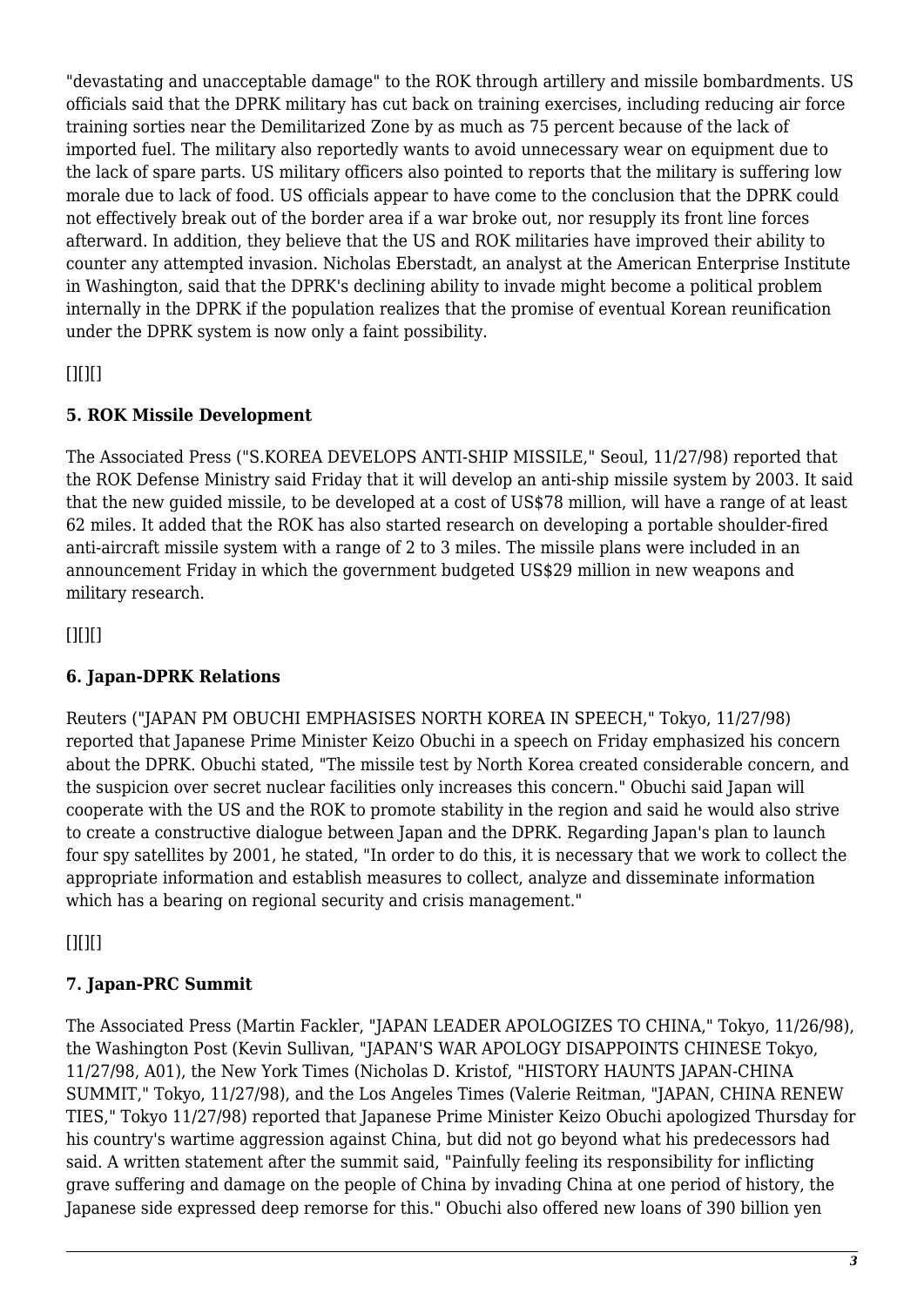(US\$3.2 billion) for 28 environmental, farming, and other development projects in the PRC for 1999- 2000. Obuchi also reiterated a 1972 statement that pledged to "respect" the PRC's position on Taiwan. He added, "There is no change in our policy on Taiwan that Japan will not support Taiwan's independence." Obuchi also told Jiang that Japan's security treaty with the US is purely "defensive" and does not refer to any specific nation. Japanese Foreign Ministry officials said that, in a meeting with Obuchi, PRC President Jiang Zemin made clear that Japan's need to face up to history was crucial in Japan-PRC relations, calling it an emotional issue for the Chinese people. Foreign Ministry officials quoted Jiang as saying that one way to look at history was that enough had been said. He added, however, "I don't agree with this view. The more we discuss this issue, the future will open up for us." He was also quoted as saying that he welcomed Japan's continued commitment to reject the militarism of the past and that the Japanese people were also victims of their nation's past militarism. One unnamed PRC official said afterward, "We have to say there remains a mistaken view among some Japanese on Taiwan." However, PRC Foreign Ministry spokesman Tang Guoqiang said in Beijing, "With regard to Sino-Japan relations, the most important issues are how to face up to history, how to have correct perspective with regard to history and how to open up the future for bilateral relations."

Reuters (Elaine Lies, "JAPAN SPOKESMAN ADDS FUEL TO CHINA APOLOGY FLAP," Tokyo, 11/27/98) reported that Japanese Chief Cabinet Secretary Hiromu Nonaka on Friday said that Japan had apologized enough to the PRC for its actions in World War II. Nonaka stated, "There is a school of thought that Japan has already reflected on its past and apologized to China any number of times before." He added, "A small group of militarists were responsible for the war in China, and we cannot erase the fact that this created many victims on both sides." Nonaka also said he did not believe that PRC Prime Minister Jiang Zemin and Japanese Prime Minister Keizo Obuchi "were in discord" on the question of history. Jiang, in a breakfast speech to Japanese parliamentary leaders, stated, "In China, there is an old saying, 'History is a mirror. More important is the future'." Obuchi, in a policy speech to a special session of parliament Friday afternoon, hailed the "new turn in Japanese-Chinese relations" achieved through the visit. He stated, "Japan and China have to work toward the achievement of peace in the whole Asia-Pacific region, so our relationship should be (focused) not only on bilateral issues but also we should turn our attention to international society, promoting further dialogue."

Reuters (Janet Snyder, "FAILURE TO SIGN JAPAN-CHINA PACT TO HAMPER TIES," Tokyo, 11/26/98) reported that analysts said that the failure by Japan and the PRC to sign a joint declaration on their ties will have some effect, but that overall economic interests will prevail. Rei Shiratori, professor of political science at Tokai University, stated, "The real state of China's economy is, like other Asian countries, very bad at the moment, and China definitely needs foreign investment and assistance which -- of all Asian nations -- only Japan or Taiwan could afford." However, David Roche, president of the London-based think tank Independent Strategy, said that the failure to sign a joint resolution might make it easier for the PRC to blame Japan if the PRC devalues its currency. Strategic affairs analyst Jane Skanderup argued, "It's going to slow down the whole chain of cooperation. It points up China's inability to talk about a common vision of security in Northeast Asia. Japan had the opportunity to sign something and go beyond (the war), but instead it gave the Chinese an excuse to interpret Japanese enhancement of its defensive capabilities, like TMD (Theater Missile Defense), as an expansion and a remilitarization."

<span id="page-3-0"></span> $[$ [ $]$  $[$  $]$  $[$  $]$  $[$  $]$  $[$  $]$  $[$  $]$  $[$  $]$  $[$  $]$  $[$  $]$  $[$  $]$  $[$  $]$  $[$  $]$  $[$  $]$  $[$  $]$  $[$  $]$  $[$  $]$  $[$  $]$  $[$  $]$  $[$  $]$  $[$  $]$  $[$  $]$  $[$  $]$  $[$  $]$  $[$  $]$  $[$  $]$  $[$  $]$  $[$  $]$  $[$  $]$  $[$  $]$  $[$  $]$  $[$  $]$  $[$  $]$  $[$  $]$  $[$  $]$  $[$  $]$  $[$  $]$  $[$ 

#### **8. Taiwanese Response to PRC-Japan Summit**

Reuters (Jeffrey Parker, "WARY TAIWAN TIGHT-LIPPED ON JAPAN-CHINA DISCORD," Taipei, 11/27/98) reported that Taiwan Foreign Minister Jason Hu on Friday said that the PRC was using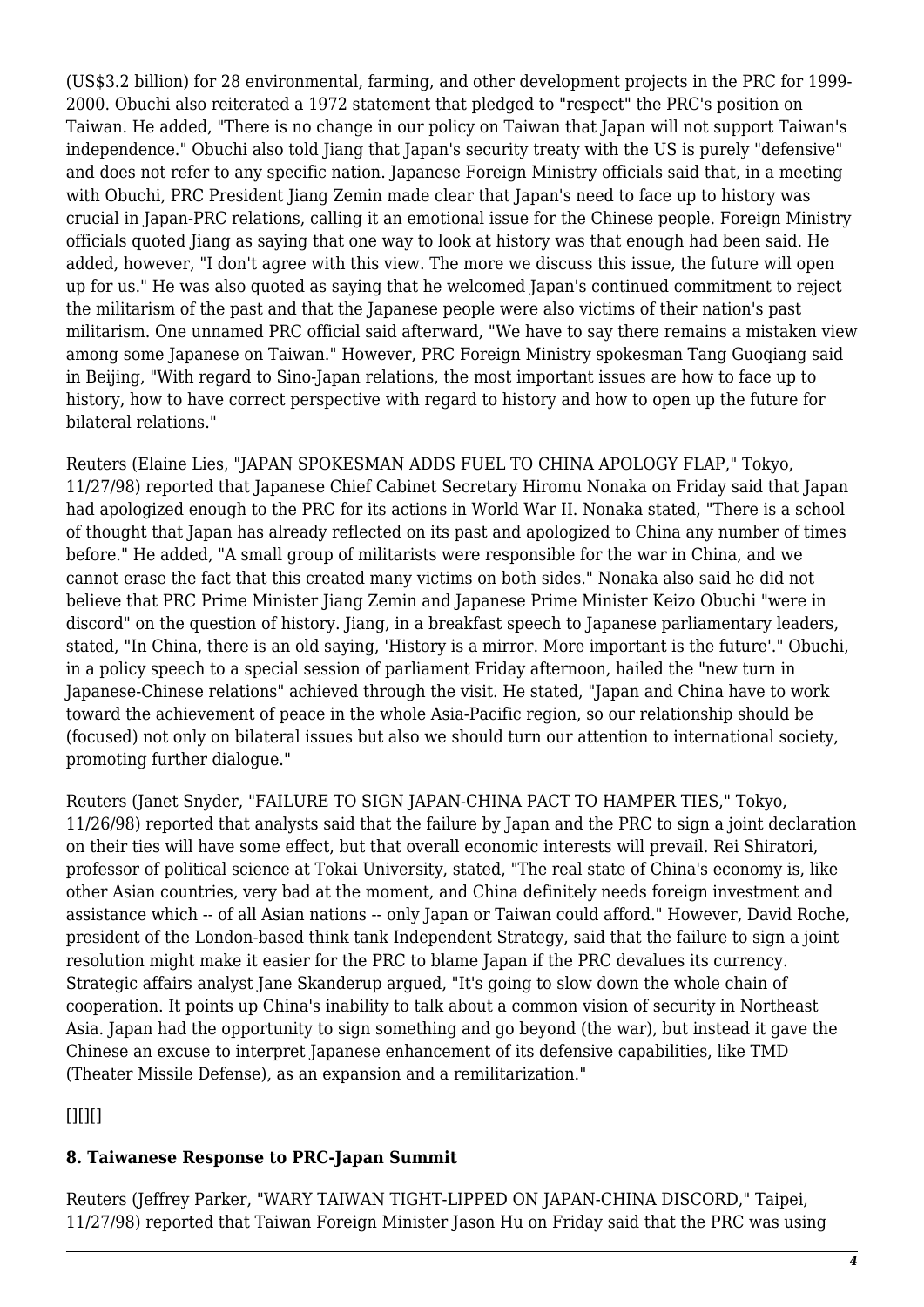"big-power diplomacy" to isolate Taiwan diplomatically. Hu stated, "The Chinese communists evidently feel their international image has improved since the visit by U.S. President Clinton. They are wooing influential countries with the aim of establishing superpower status and becoming the region's next overlord." Hu said the Republic of China government on Taiwan would not be bound by "any agreements or declarations" between the PRC and Japan. However, Andrew Yang, an expert on military strategies, stated, "I think Taiwan must be relieved about the outcome. Tokyo is very much in line with current U.S. policy -- no support for Taiwan's independence but no real support either for its reunification with the mainland." The China Post newspaper said in a commentary, "The unwillingness of Tokyo to officially state the 'three nos' ... can be read as the Japanese government's reluctance to go along with Beijing in its intensified efforts to isolate Taiwan internationally." However, Taiwan political analyst Tim Ting warned, "This will give Taiwanese diplomatic policy a very difficult environment to continue to struggle against Chinese pressure."

<span id="page-4-0"></span> $[$ [ $]$  $[$  $]$  $[$  $]$  $[$  $]$  $[$  $]$  $[$  $]$  $[$  $]$  $[$  $]$  $[$  $]$  $[$  $]$  $[$  $]$  $[$  $]$  $[$  $]$  $[$  $]$  $[$  $]$  $[$  $]$  $[$  $]$  $[$  $]$  $[$  $]$  $[$  $]$  $[$  $]$  $[$  $]$  $[$  $]$  $[$  $]$  $[$  $]$  $[$  $]$  $[$  $]$  $[$  $]$  $[$  $]$  $[$  $]$  $[$  $]$  $[$  $]$  $[$  $]$  $[$  $]$  $[$  $]$  $[$  $]$  $[$ 

## **9. Japanese Compensation for World War II**

The Associated Press (Joseph Coleman, "TOKYO COURT NIXES WWII COMPENSATION," Tokyo, 11/26/98) reported that a Tokyo court on Thursday rejected a demand for compensation by soldiers and civilians from the US, Great Britain, Australia and New Zealand who were held prisoner by Japanese troops during World War II. The plaintiffs had demanded US\$22,000 each for what they claimed were violations of their rights under international treaties and conventions on the treatment of war prisoners. The total claim was for US\$440 million. The court ruled that the issue was resolved in 1951 with the signing of the San Francisco peace treaty. The plaintiffs said they would appeal the ruling. A lawyer for the plaintiffs, Martin Day, said that they were willing to take the case to the Japanese Supreme Court. Gilbert Hair, representing the US former prisoners, said his group was also considering suing for compensation for slave labor under an international labor treaty signed by the Japanese in the 1930s.

<span id="page-4-1"></span> $[$ [ $]$  $[$  $]$  $[$  $]$  $[$  $]$  $[$  $]$  $[$  $]$  $[$  $]$  $[$  $]$  $[$  $]$  $[$  $]$  $[$  $]$  $[$  $]$  $[$  $]$  $[$  $]$  $[$  $]$  $[$  $]$  $[$  $]$  $[$  $]$  $[$  $]$  $[$  $]$  $[$  $]$  $[$  $]$  $[$  $]$  $[$  $]$  $[$  $]$  $[$  $]$  $[$  $]$  $[$  $]$  $[$  $]$  $[$  $]$  $[$  $]$  $[$  $]$  $[$  $]$  $[$  $]$  $[$  $]$  $[$  $]$  $[$ 

# **10. US Arms Sales**

The Washington Post (Tim Smart, "CUTBACKS IN ASIA TAKE TOLL ON U.S. ARMS INDUSTRY," 11/26/98, B21) reported that the Asian economic crisis is causing many countries to delay or cancel weapons purchases from US defense contractors. Digby Waller, an economist with the London-based International Institute for Strategic Studies, stated, "I think 1998 sales will be down from 1997," when worldwide arms orders rose 21 percent to US\$42.6 billion. Waller said that 1999 sales will depend on how quickly Asian economies recover. Brett Lambert, a military analyst with DFI International, said that US companies have been "placing greater dependence on foreign sales." Deliveries to East Asian countries nearly doubled from 1994 to US\$14.7 billion in 1997. The ROK has delayed a decision on a purchase of AWACS planes, and also is expected to delay a purchase of an air-defense missile system.

<span id="page-4-2"></span> $[$ [ $]$  $[$  $]$  $[$  $]$  $[$  $]$  $[$  $]$  $[$  $]$  $[$  $]$  $[$  $]$  $[$  $]$  $[$  $]$  $[$  $]$  $[$  $]$  $[$  $]$  $[$  $]$  $[$  $]$  $[$  $]$  $[$  $]$  $[$  $]$  $[$  $]$  $[$  $]$  $[$  $]$  $[$  $]$  $[$  $]$  $[$  $]$  $[$  $]$  $[$  $]$  $[$  $]$  $[$  $]$  $[$  $]$  $[$  $]$  $[$  $]$  $[$  $]$  $[$  $]$  $[$  $]$  $[$  $]$  $[$  $]$  $[$ 

#### **11. Indian Nuclear Tests**

Nucleonics Week (Mark Hibbs, "INDIA MAY TEST AGAIN BECAUSE H-BOMB FAILED, U.S. BELIEVES," Washington 11/26/98) reported that senior US nuclear intelligence analysts at the Lawrence Livermore National Laboratory have concluded that one of India's May nuclear tests, which was described by the government as a successful thermonuclear weapons test, was in fact a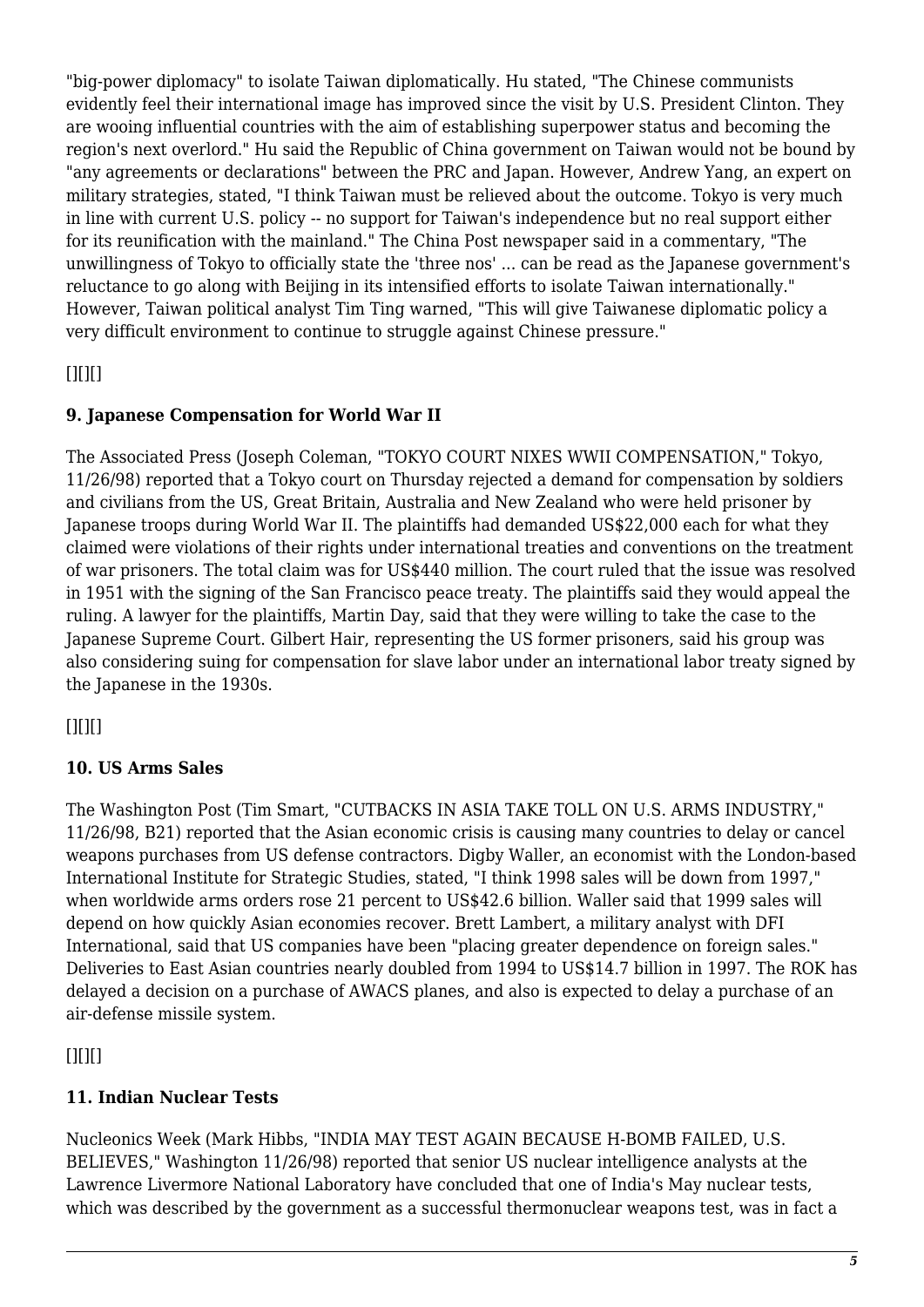failure. As a result of the apparent failure, US official sources said, the Indian government is under pressure by the Department of Atomic Energy to test the H-bomb again. One US official stated, "If India really wants a thermonuclear capability, they will have to test again and hope they get it right." Another US official said that, measured in terms of verified capabilities, apparent progress in delivery systems, and military control of the bomb program, "Pakistan may have pulled even or gone ahead" of India. Sources said that, while the US has not made any public comment about what it knows about the Indian H-bomb test, the Clinton administration has raised the subject with the Indian government in secretive, high-level talks. One source stated, "The Indians are hopping mad that we don't believe their H-bomb worked." According to an official at the UN Conference on Disarmament in Geneva, "The U.S. has been preparing to let India climb down" from sanctions provided India agrees to the Comprehensive Test Ban Treaty (CTBT). If the H-bomb test did not work, however, the US "will have to give India a lot more in return." One analyst said that "it would now be logical" for India to renew a 1997 request that the US provide test simulation data to permit India to accept the CTBT, but sources said that a US transfer of such data to India would violate article one of the Nuclear Nonproliferation Treaty.

# <span id="page-5-0"></span>**II. Republic of Korea**

<span id="page-5-1"></span> $[$ [ $]$  $[$  $]$  $[$  $]$  $[$  $]$  $[$  $]$  $[$  $]$  $[$  $]$  $[$  $]$  $[$  $]$  $[$  $]$  $[$  $]$  $[$  $]$  $[$  $]$  $[$  $]$  $[$  $]$  $[$  $]$  $[$  $]$  $[$  $]$  $[$  $]$  $[$  $]$  $[$  $]$  $[$  $]$  $[$  $]$  $[$  $]$  $[$  $]$  $[$  $]$  $[$  $]$  $[$  $]$  $[$  $]$  $[$  $]$  $[$  $]$  $[$  $]$  $[$  $]$  $[$  $]$  $[$  $]$  $[$  $]$  $[$ 

#### **1. DPRK Human Rights Situation**

JoongAng Ilbo ("HUMAN RIGHTS INDEX JUDGES DPRK AMONG THE WORST," Seoul, 11/26/98) reported that the Freedom House, an international human rights organization, classified the human rights situation in the DPRK as one of the worst in the world along with Iraq, Cuba, Libya, and Sudan. The DPRK was designated as part of the "not- free countries" by recording only seven points in the organization's criteria, including political rights and freedom. The organization cited the following facts: changes in government are impossible; the judiciary is completely dependent on political power; illegal executions are carried out; restrictions on both religious and travel freedom exist in the DPRK. This organization judged ROK to be one of the "free countries" and gave high marks to the sentencing of Kim Hyun- chul, the son of the former president.

#### <span id="page-5-2"></span> $[$ [ $]$  $[$  $]$  $[$  $]$  $[$  $]$  $[$  $]$  $[$  $]$  $[$  $]$  $[$  $]$  $[$  $]$  $[$  $]$  $[$  $]$  $[$  $]$  $[$  $]$  $[$  $]$  $[$  $]$  $[$  $]$  $[$  $]$  $[$  $]$  $[$  $]$  $[$  $]$  $[$  $]$  $[$  $]$  $[$  $]$  $[$  $]$  $[$  $]$  $[$  $]$  $[$  $]$  $[$  $]$  $[$  $]$  $[$  $]$  $[$  $]$  $[$  $]$  $[$  $]$  $[$  $]$  $[$  $]$  $[$  $]$  $[$

#### **2. Human Rights in Myanmar**

<span id="page-5-3"></span>Korea Times ("ROK RAISES VOICE ON HUMAN RIGHTS IN MYANMAR," Seoul, 11/27/98) reported that the ROK has raised its voice for the first time on the international stage against the human rights situation in Myanmar by cosponsoring a draft UN resolution. The draft resolution, cosponsored by the ROK and many European countries, was passed at the 3rd committee of the UN General Assembly in New York on November 19 without a vote. The ROK has become the only Asian country that decided to cosponsor the resolution against an Asian neighbor. The resolution will be officially adopted at the UN General Assembly next month. Previously, the ROK had cosponsored UN resolutions addressing such remote countries as Cuba or Yugoslavia. According to ROK officials, the ROK's decision to cosponsor the resolution reflects the opinion of President Kim Dae-jung, who suffered from atrocities by authoritarian governments in the past when he was an opposition leader. In particular, President Kim and Myanmar opposition leader Aung San Suu Kyi, who is under house arrest, hold close personal ties as champions of democracy and human rights, they said. The draft resolution expressed great concerns over the fact that "the Government of Myanmar still has not implemented its commitment to take all necessary steps toward democracy in light of the results of the elections held in 1990."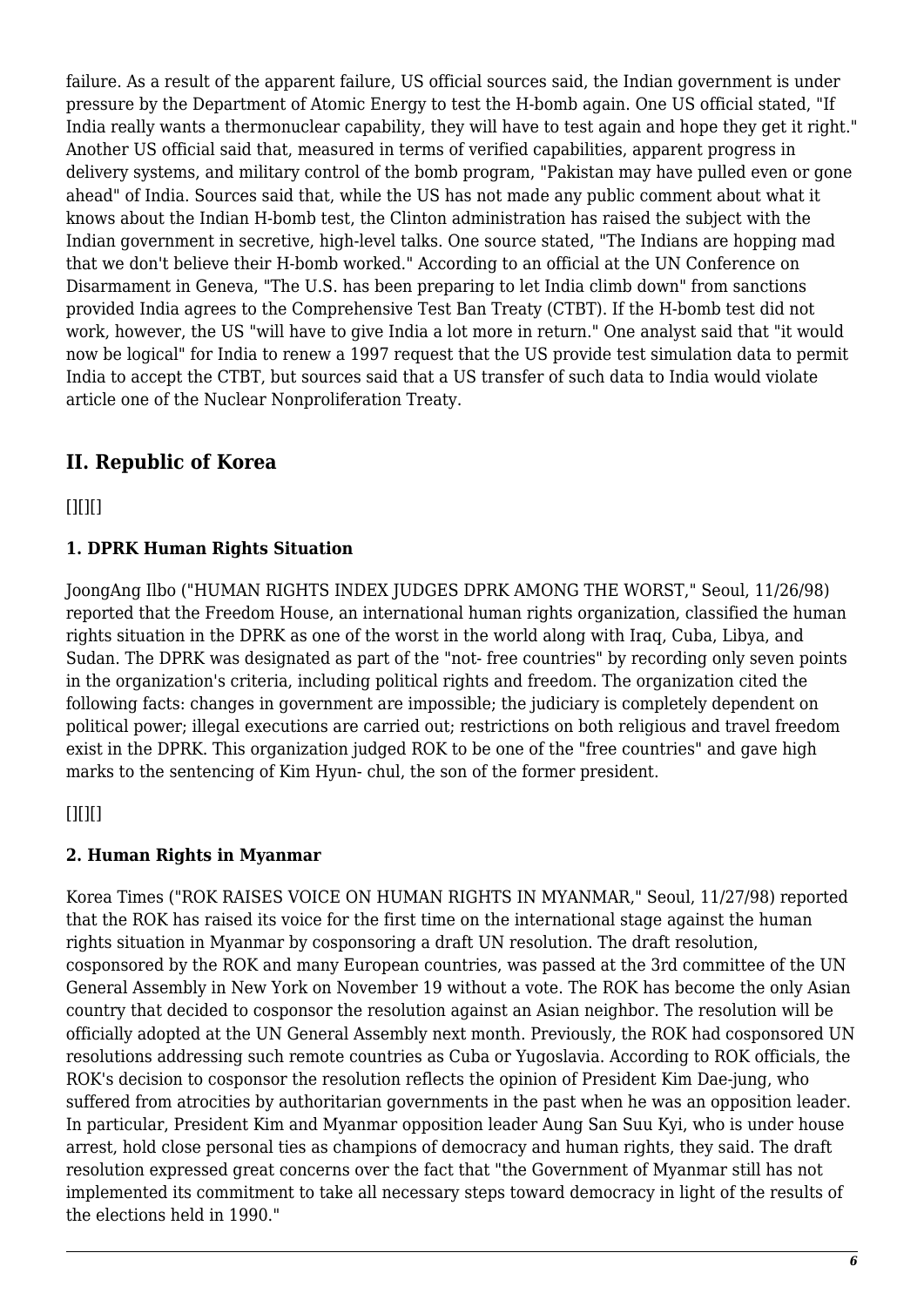## **3. ROK-Japan Free Trade Proposal**

Chosun Ilbo ("ROK-JAPAN GEARING UP FOR FREE TRADE PROPOSAL," Seoul, 11/27/98) reported that both the ROK and Japanese government have begun moving ahead with the proposed establishment of a bilateral free trade pact. A diplomatic source in Tokyo said Friday that Japan's International Trade and Industry Minister Kaoru Yosano had proposed to Han Duck-soo, trade minister at the ROK's Ministry of Foreign Affairs and Trade, that they accelerate working-level discussions on the free trade agreement. The two spoke together in Kuala Lumpur at the APEC meeting on November 23. One ROK official commented that although the government has not decided on any definitive direction for the free trade zone proposal, it is currently conducting a feasibility study. The Japanese government is known to be working on a concept for the pact patterned after the North American Free Trade Agreement (NAFTA) between Canada, the US and Mexico. Sources said that Japan is considering the PRC as a third member in the pact to make it a tripartite trade agreement aimed at eliminating custom duties and other trade restrictions.

<span id="page-6-0"></span> $[$ [ $]$  $[$  $]$  $[$  $]$  $[$  $]$  $[$  $]$  $[$  $]$  $[$  $]$  $[$  $]$  $[$  $]$  $[$  $]$  $[$  $]$  $[$  $]$  $[$  $]$  $[$  $]$  $[$  $]$  $[$  $]$  $[$  $]$  $[$  $]$  $[$  $]$  $[$  $]$  $[$  $]$  $[$  $]$  $[$  $]$  $[$  $]$  $[$  $]$  $[$  $]$  $[$  $]$  $[$  $]$  $[$  $]$  $[$  $]$  $[$  $]$  $[$  $]$  $[$  $]$  $[$  $]$  $[$  $]$  $[$  $]$  $[$ 

# **4. ROK Missile Development**

Chosun Ilbo ("SHIP TO SHIP CRUISE MISSILE TO BE DEVELOPED," Seoul, 11/27/98) reported that the Ministry of National Defence (MOND) announced Friday that it plans to develop a ship-to-ship cruise missile scheduled for deployment by 2003 at a cost of W101.6 billion. The 100km rangemissile will be modeled on the US Harpoon and will carry inertial guidance and radar systems for targeting. The DPRK currently deploys the Styx (40km range) ship- to-ship, and Silkworm (200km range) missiles, but these are not sea skimming weapons. The ministry also revealed that it has concluded the fourth defense augmentation project, costing US\$37.3 billion, which involves the deployment of 155mm self propelled guns with a range of 40km and the development of next generation MBTs, the second KDX-II destroyer project, and a shoulder fired anti-aircraft missile.

# <span id="page-6-1"></span> $[$ [ $]$  $[$  $]$  $[$  $]$  $[$  $]$  $[$  $]$  $[$  $]$  $[$  $]$  $[$  $]$  $[$  $]$  $[$  $]$  $[$  $]$  $[$  $]$  $[$  $]$  $[$  $]$  $[$  $]$  $[$  $]$  $[$  $]$  $[$  $]$  $[$  $]$  $[$  $]$  $[$  $]$  $[$  $]$  $[$  $]$  $[$  $]$  $[$  $]$  $[$  $]$  $[$  $]$  $[$  $]$  $[$  $]$  $[$  $]$  $[$  $]$  $[$  $]$  $[$  $]$  $[$  $]$  $[$  $]$  $[$  $]$  $[$

#### **5. Light-Water Reactor**

Korea Times ("EU TO PROVIDE \$100 MILLION TO KEDO," Seoul, 11/27/98) reported that the European Union is set to devote about 75 million ECU (European currency units), or some US\$100 million, to the Korean Energy Development Organization (KEDO) project to construct energy facilities in the DPRK. In preparation for the financing, three delegates from the EU Parliament, including ex-Belgian premier Leo Tindemans, will survey the KEDO project by visiting the DPRK next month, said Dr. Gunter Rinsche, the official in charge of the European Parliament's relations with Asian countries, in an interview with The Korea Times Thursday. The EU delegates will brief ROK authorities next January on the results of their visit to DPRK, he added. The German member of the European Parliament arrived in Seoul Friday before briefing President Kim Dae-jung about the EU's proposal to subsidize the KEDO project in a meeting with Kim at Chong Wa Dae later that day. The EU has donated the equivalent of 15 million European Currency Units to the KEDO project since 1996. Dr. Rinsche said that the contribution of European taxpayers' money to the energy project in the DPRK is meant to ensure peace on the Korean peninsula and around the world.

# <span id="page-6-3"></span><span id="page-6-2"></span>**III. Japan**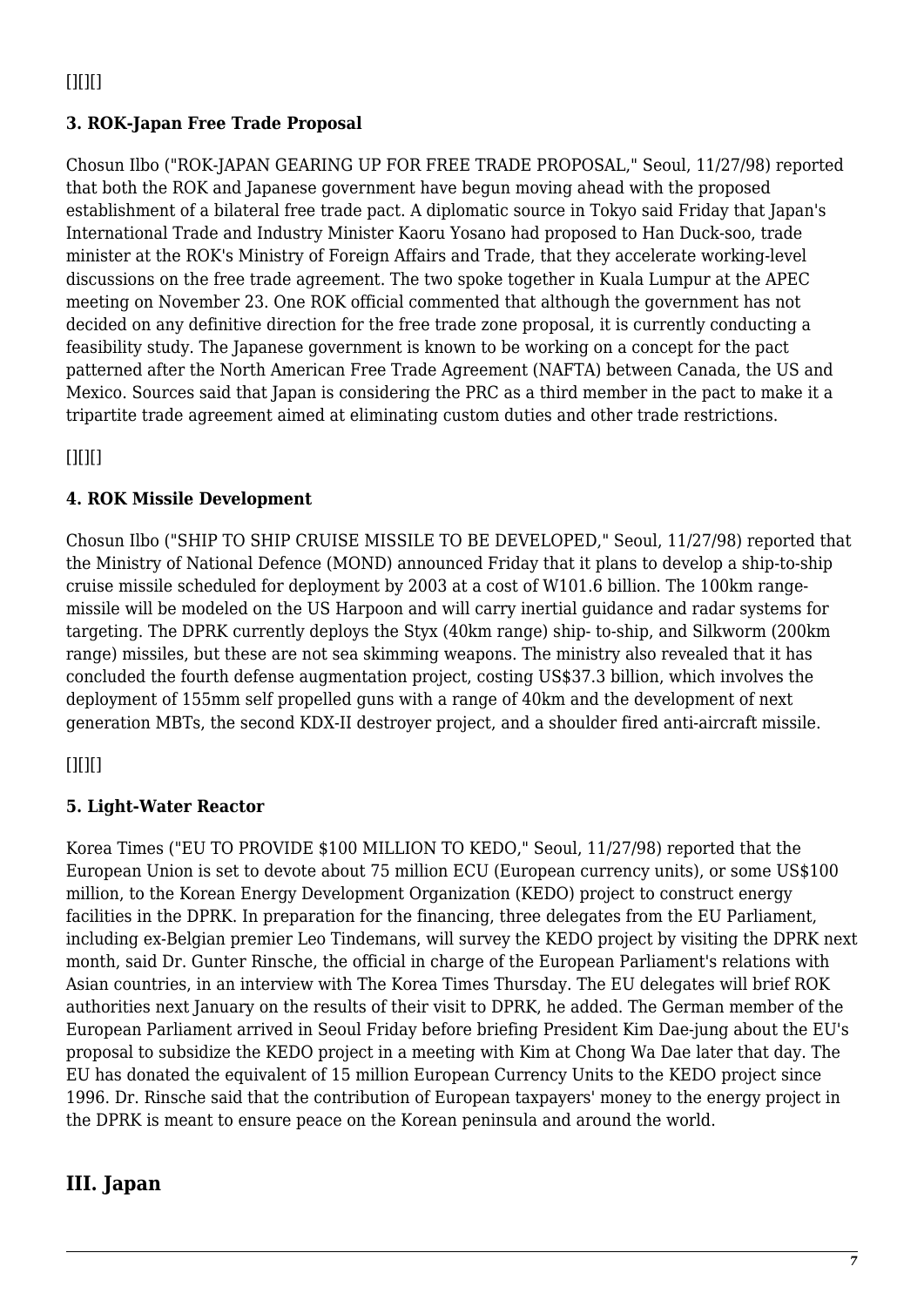# $[$ [ $]$  $[$  $]$  $[$  $]$  $[$  $]$  $[$  $]$  $[$  $]$  $[$  $]$  $[$  $]$  $[$  $]$  $[$  $]$  $[$  $]$  $[$  $]$  $[$  $]$  $[$  $]$  $[$  $]$  $[$  $]$  $[$  $]$  $[$  $]$  $[$  $]$  $[$  $]$  $[$  $]$  $[$  $]$  $[$  $]$  $[$  $]$  $[$  $]$  $[$  $]$  $[$  $]$  $[$  $]$  $[$  $]$  $[$  $]$  $[$  $]$  $[$  $]$  $[$  $]$  $[$  $]$  $[$  $]$  $[$  $]$  $[$

# **1. Japanese-ROK Relations**

The Yomiuri Shimbun (Chiharu Mori, "ROK PRIME MINISTER TO GIVE SPEECH IN JAPANESE," Seoul, 11/25/98) reported that the ROK government told Kyushu University in Japan on November 24 that ROK Prime Minister Kim Jong-pil will give a speech in Japanese at the university on November 30. The speech is entitled, "The Way Korean-Japanese Relations Develop." According to the report, although there was opposition within the ROK government to the Prime Minister giving a speech in Japanese, Kim himself insisted on giving a speech in Japanese so as to convey his message to Japanese students. The report also said that, given that it is common for ROK political leaders to avoid speaking Japanese in public, this event symbolizes improved relations between Japan and the ROK.

The Yomiuri Shimbun (Akihiro Ito, "ROK SAYS NO TO JAPANESE 'SAMURAI' TV COMMERCIAL," Seoul, 11/27/98) reported that the ROK Broadcasting Committee decided on November 26 to forbid TV commercials in the ROK that show Japanese samurai, because it is too early for the ROK people to emotionally accept such an image. Although the ROK decided to release a Japanese film "Kagemusya," directed by Akira Kurosawa, on December 12 in response to Kim Dae-jung's liberalization of Japanese culture, the Committee forbade TV commercials for the film. The report added that the ROK domestic sentiment still rejects the samurai hairstyle and Japanese swords that are associated with Hideyoshi Toyotomi's attack on Korea in the late 16th century.

# <span id="page-7-0"></span> $[$ [ $]$  $[$  $]$  $[$  $]$  $[$  $]$  $[$  $]$  $[$  $]$  $[$  $]$  $[$  $]$  $[$  $]$  $[$  $]$  $[$  $]$  $[$  $]$  $[$  $]$  $[$  $]$  $[$  $]$  $[$  $]$  $[$  $]$  $[$  $]$  $[$  $]$  $[$  $]$  $[$  $]$  $[$  $]$  $[$  $]$  $[$  $]$  $[$  $]$  $[$  $]$  $[$  $]$  $[$  $]$  $[$  $]$  $[$  $]$  $[$  $]$  $[$  $]$  $[$  $]$  $[$  $]$  $[$  $]$  $[$  $]$  $[$

# **2. Japanese-PRC Relations**

The Yomiuri Shimbun ("GAP OF RECOGNITION OF HISTORY REMAINS WIDE BETWEEN JAPANESE AND PRC SUMMITS," 11/27/98) and the Nikkei Shimbun ("JAPAN-PRC JOINT STATEMENT STATES COOPERATION IN OVERCOMING ASIAN FINANCIAL CRISIS," 11/27/98) reported that Japanese Prime Minister Keizo Obuchi and PRC President Jiang Zemin announced on November 26 a joint statement regarding "Construction of Friendly and Cooperative Partnership for Peace and Development." During their talks, Jiang said regarding the issue of history, "I am opposed to the view that we discussed the issue enough and that we need no more talk on the issue." The joint statement only stated "deep regret" on the part of Japan, but omitted an expression of apology. As for the Taiwan issue, although Jiang hailed Obuchi's support of "one China," Jiang said, "It is interference into domestic affairs to involve Taiwan in Japan-US security cooperation." Both governments also announced a joint statement on a wide range of cooperation such as in environmental issues. The Yomiuri Shimbun concluded that their talks signify a new phase of Japanese-PRC relations, but it became clear that the remaining wide gap of recognition of history and the fact that both leaders did not sign the joint statement indicate a long way ahead for both countries to go. As for the Asian financial crisis, the Nikkei Shimbun said that the joint statement emphasizes, "We are sure that it is possible to overcome the crisis and to continue to develop." Both leaders also agreed to "do their best to promote economic development." At the same time, the statement said that Japan will continue to support the PRC to develop, that both countries will promote reform of the UN, including the UN Security Council, and that both countries will strengthen dialogue between the two by summit visit exchanges and creation of a hotline.

The NAPSNet Daily Report aims to serve as a forum for dialogue and exchange among peace and security specialists. Conventions for readers and a list of acronyms and abbreviations are available to all recipients. For descriptions of the world wide web sites used to gather information for this